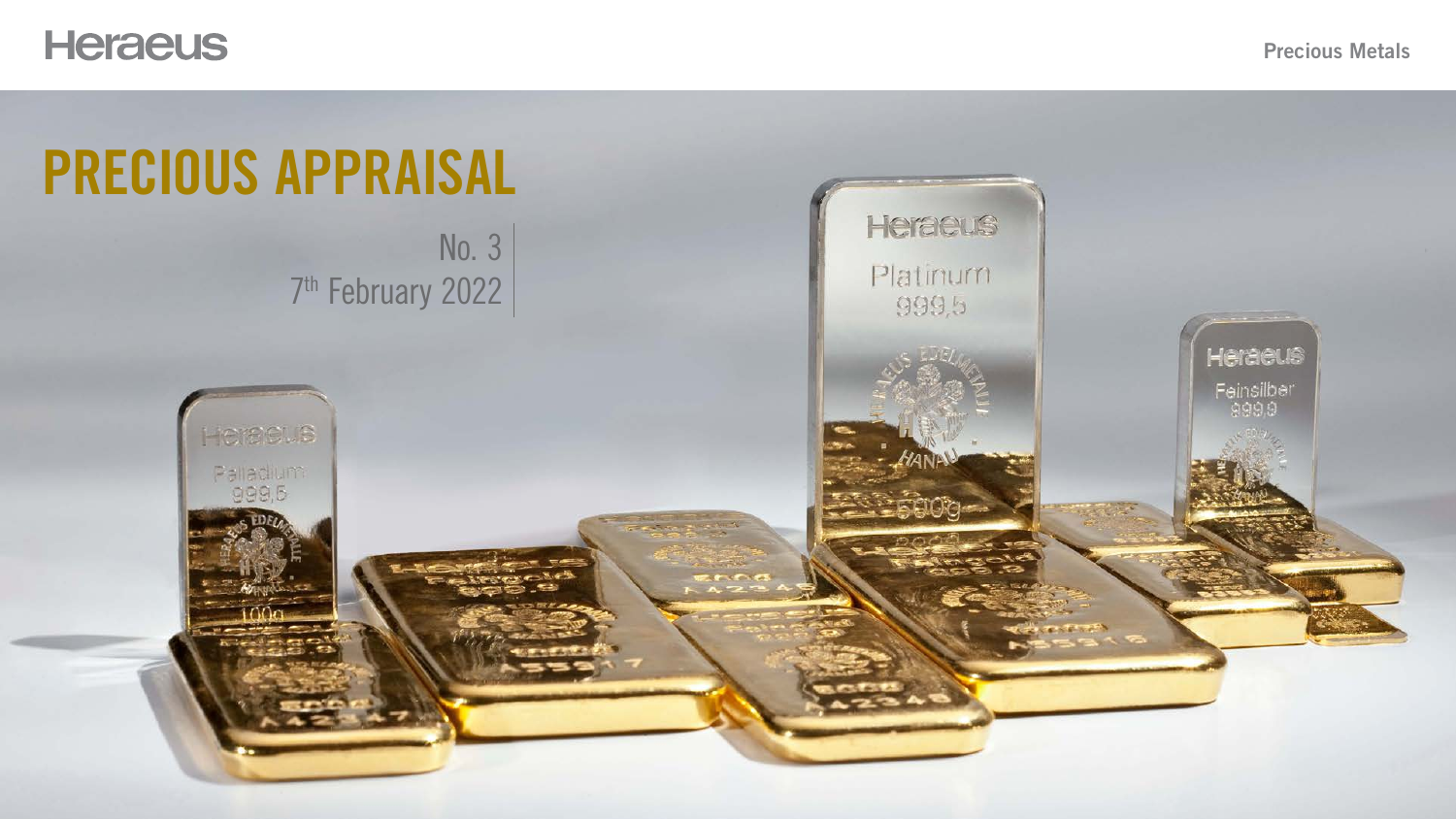2



Alongside athletic skills, the current Winter Olympics in China are showcasing hydrogen-fuelled public transport. The Tokyo Olympics in summer 2021 featured 100 hydrogen fuel cell buses as part of Japan's demonstration of the possibilities of a hydrogen energy infrastructure. The Beijing Winter Olympic Games go one better with a fleet of 655 proton exchange membrane (PEM) fuel cell buses being used to shuttle spectators around the city of Zhangjiakou, the main competition site. This mountain sports centre, 180 km north-west of Beijing, is rich in renewable wind and solar power resources and is China's first National Renewable Energy Demonstration Zone, set up to explore energy transition pathways. A further 212 fuel cell buses will be used in the alpine skiing and bobsleigh competition zone at Yanqing. Beijing received 30 buses in December 2021 for use as shuttle and tourism transport as part of a 100-vehicle demonstration project.

This is a testing time for fuel cell buses. High profile demonstration projects are useful for proving vehicle performance and reliability and for collecting operating data, but the outcome might not always be favourable for fuel cell technology. In Montpellier in the south of France, the local administration last month cancelled an investment of €29 million in a fleet of 51 fuel cell buses because their operating cost would have been six times higher than their battery-electric equivalents.

Platinum demand for commercial FCVs is beginning to accumulate. It is only a small proportion of total industrial demand at present, but the bus programmes in place in 2022 are likely to account for several thousand ounces of metal. Realisation of long-term ambitions for bus and truck fleets would see demand for platinum becoming significant during the decades ahead.

China has very ambitious plans for commercial fuel cell vehicles. Over the last seven years, China's commercial fuel cell vehicle (FCV) production amounted to around 5,500 vehicles. Over 80% of these were buses. The national FCV plan established in April 2020 targets output of 50,000 by 2025 and 1 million in 2030. Instead of subsidising the price of FCVs, as in the soon-toexpire New Energy Vehicle programme for promoting the purchase of electric cars by consumers, China introduced a four-year pilot programme in the form of financial awards from central government for FCV research, development and demonstration applications.

- 01 MARKET SPOTLIGHT
- 02 [GOLD](#page-2-0)
- 03 [SILVER](#page-3-0)
- 04 [PLATINUM](#page-4-0)
- 05 [PALLADIUM](#page-5-0)
- 06 [RHODIUM, RUTHENIUM, IRIDIUM](#page-6-0)
- 07 [TRENDS AND INVESTMENTS](#page-7-0)
- 08 [ABOUT HERAEUS](#page-8-0)

### <span id="page-1-0"></span>PRECIOUS APPRAISAL

7th February 2022

# MARKET SPOTLIGHT A great leap forward for fuel cell vehicles?





Source: SFA (Oxford), China Automotive Information Net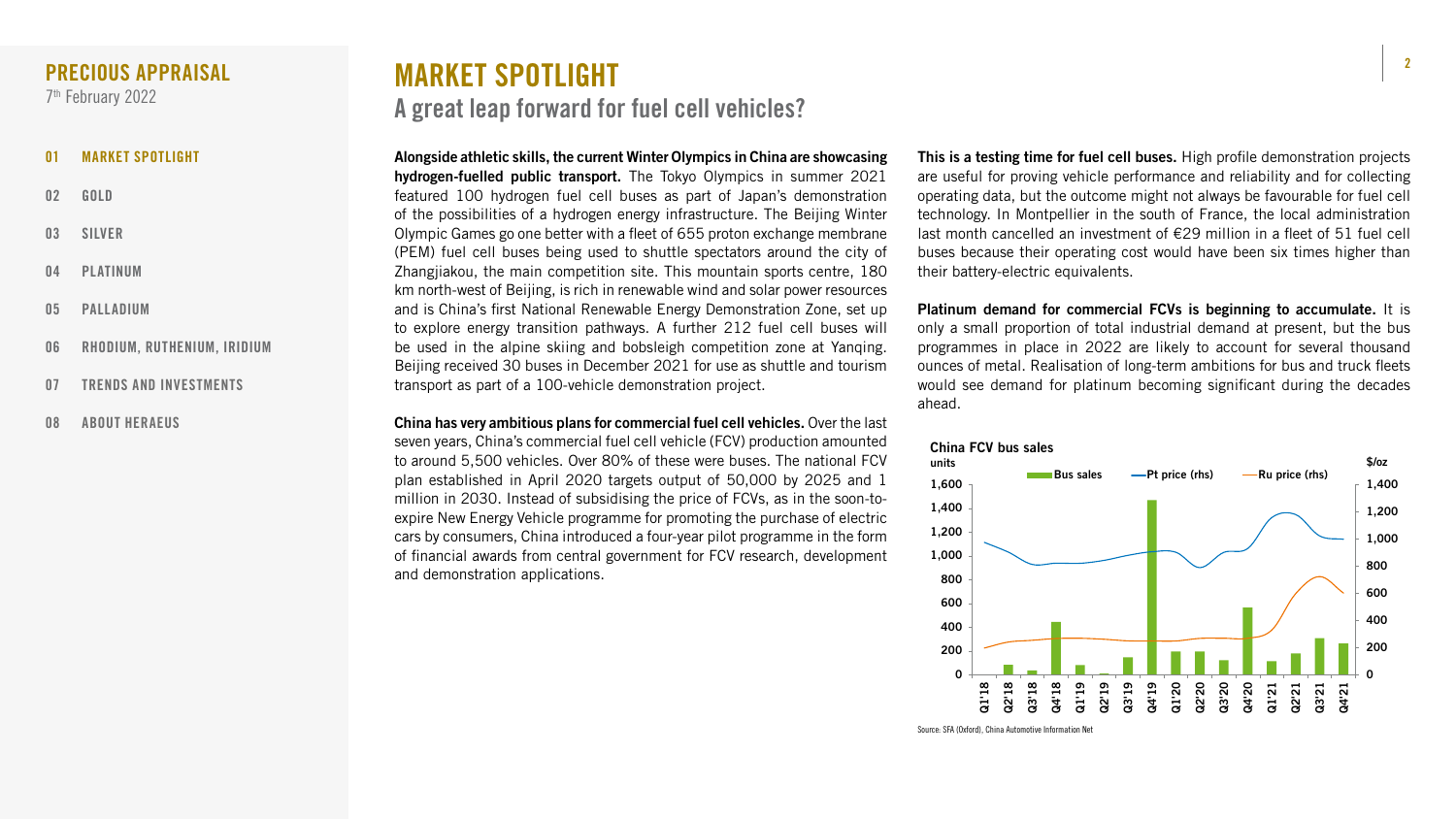





# PRECIOUS METALS REVIEW Gold

Interest rates are not on the rise everywhere to combat inflation. Last Thursday, the Bank of England raised its base lending rate for the second successive month to 0.5%, as inflation reached an official 5.4% rate in December 2021. On the same day, the European Central Bank Monetary Policy Committee met and decided to leave its rates unchanged, even though Eurozone inflation in January reached 5.1%. However, the ECB shifted position in the press conference and is no longer ruling out a rate rise this year. The gradual change to a more hawkish policy has begun, but that leaves the ECB many months behind the Fed. Expectations are rising in the US that the Fed will raise rates by half a percentage point in March, with further increases to come later in the year. Investors will have to decide whether monetary authorities are over-cautious about raising rates. If investors think inflation will continue to run hot, the gold price should benefit.

A 10% rise in demand for gold in 2021. The increase reported by the World Gold Council clawed back much of the demand lost after the onset of the pandemic in 2020. Jewellery fabrication was up by 67% as consumer demand recovered, with purchases in the last quarter becoming the strongest since the second quarter of 2013. Bar and coin demand rose by 31%, reflecting investors' growing concerns about inflation, while central bank purchases were up by 82%, to lift global gold reserves to the highest level for nearly 30 years. The only disappointment was the 173-tonne decline in ETF holdings following an 874-tonne increase in 2020.

| 79<br>Au J |              |                      |             |             |            |             |  |
|------------|--------------|----------------------|-------------|-------------|------------|-------------|--|
|            | <b>CLOSE</b> | <b>WEEKLY CHANGE</b> | <b>HIGH</b> | <b>DATE</b> | <b>LOW</b> | <b>DATE</b> |  |
| \$/oz      | ,807         | 1.21%                | 1,815       | 04/02/2022  | 1,787      | 31/01/2022  |  |
| E/oz       | ,578         | $-1.38%$             | 1,608       | 31/01/2022  | 1,568      | 04/02/2022  |  |

- [01](#page-1-0) [MARKET SPOTLIGHT](#page-1-0)
- 02 GOLD
- 03 [SILVER](#page-3-0)
- 04 [PLATINUM](#page-4-0)
- 05 [PALLADIUM](#page-5-0)
- 06 [RHODIUM, RUTHENIUM, IRIDIUM](#page-6-0)
- 07 [TRENDS AND INVESTMENTS](#page-7-0)
- 08 [ABOUT HERAEUS](#page-8-0)

# <span id="page-2-0"></span>PRECIOUS APPRAISAL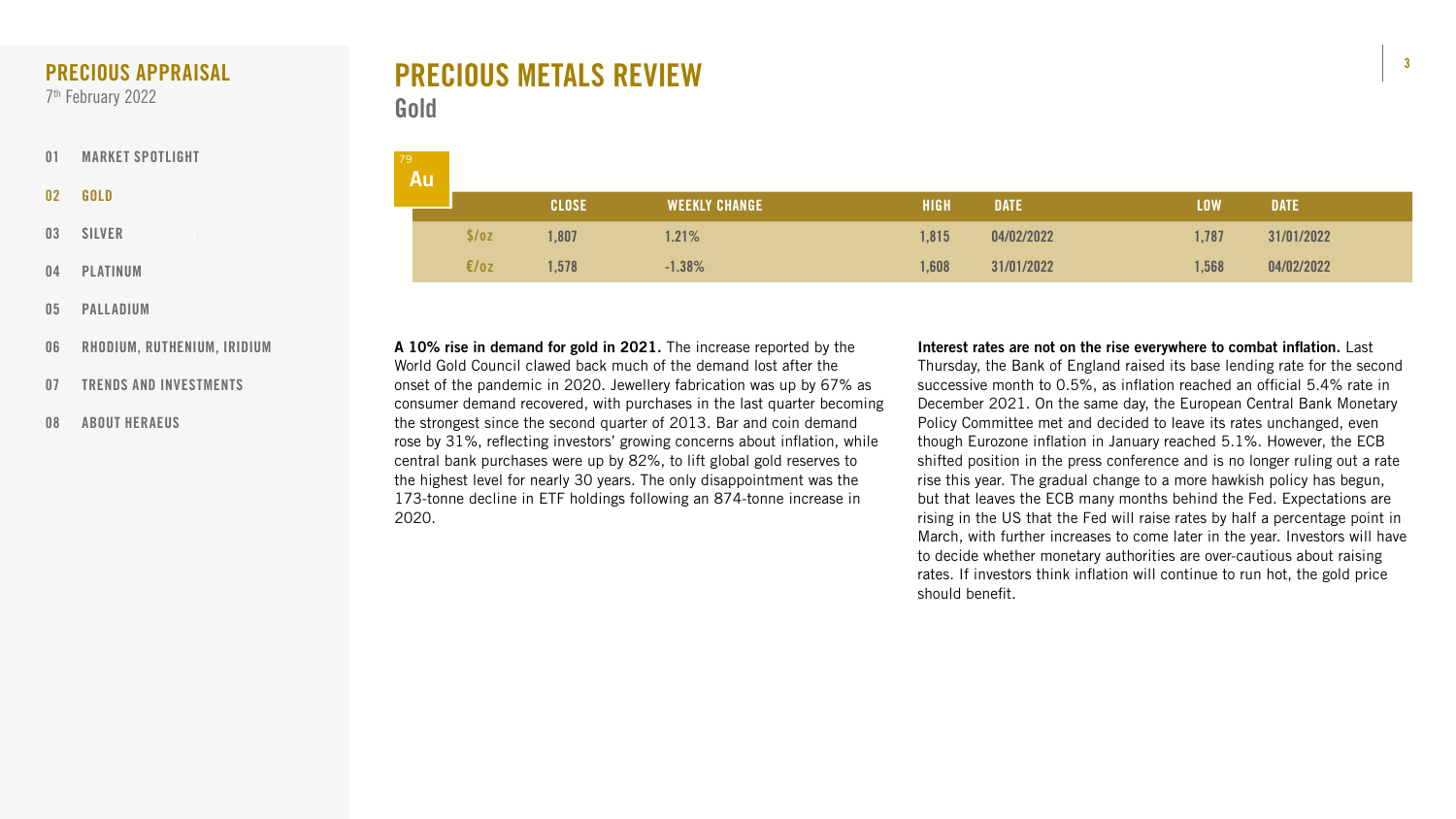

| 47 | Ag |       |              |                      |             |             |            |             |
|----|----|-------|--------------|----------------------|-------------|-------------|------------|-------------|
|    |    |       | <b>CLOSE</b> | <b>WEEKLY CHANGE</b> | <b>HIGH</b> | <b>DATE</b> | <b>LOW</b> | <b>DATE</b> |
|    |    | \$/oz | 22.48        | 0.99%                | 23.05       | 01/02/2022  | 22.01      | 03/02/2022  |
|    |    | E/oz  | 19.62        | $-1.62%$             | 20.47       | 01/02/2022  | 19.32      | 03/02/2022  |

# PRECIOUS METALS REVIEW Silver

Silver investment has got off to a good start in 2022. The US Mint sold just over 5 moz of American Eagle silver coins in January, up 4.7% from 2021, and the highest January total since 2017. Investors have also been adding to their fund holdings, with ETFs increasing by almost 12.5 moz to 886.7 moz. After reaching \$24/oz, the price is back near \$22/oz, which is a support level that has stopped declines over the last 18 months. However, if the price breaks that support, it could drop sharply.

- [01](#page-1-0) [MARKET SPOTLIGHT](#page-1-0)
- 02 [GOLD](#page-2-0)
- 03 SILVER
- 04 [PLATINUM](#page-4-0)
- 05 [PALLADIUM](#page-5-0)
- 06 [RHODIUM, RUTHENIUM, IRIDIUM](#page-6-0)
- 07 [TRENDS AND INVESTMENTS](#page-7-0)
- 08 [ABOUT HERAEUS](#page-8-0)

# <span id="page-3-0"></span>PRECIOUS APPRAISAL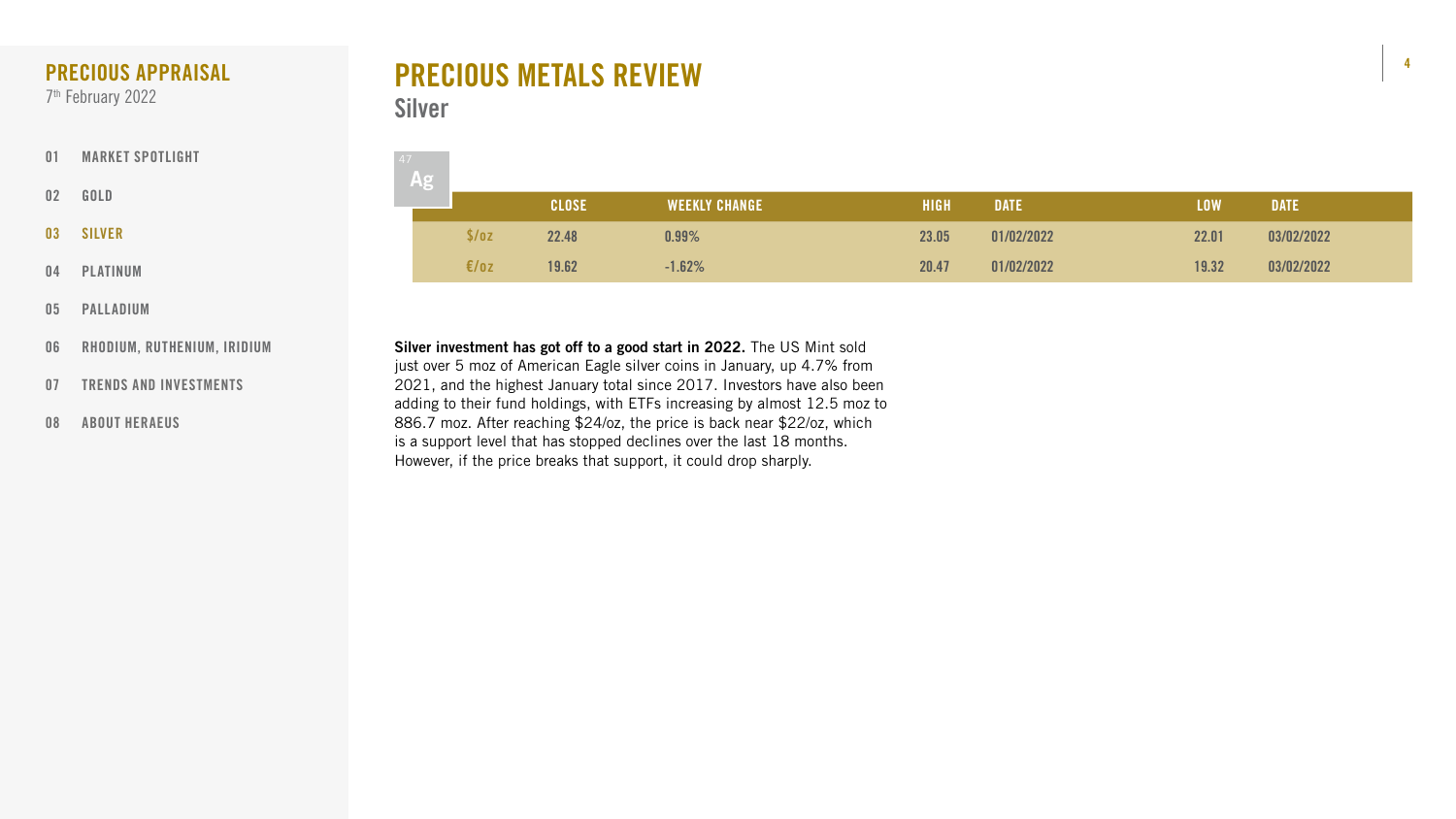



| 78 | <b>Pt</b> |       |              |                      |             |             |            |             |
|----|-----------|-------|--------------|----------------------|-------------|-------------|------------|-------------|
|    |           |       | <b>CLOSE</b> | <b>WEEKLY CHANGE</b> | <b>HIGH</b> | <b>DATE</b> | <b>LOW</b> | <b>DATE</b> |
|    |           | \$/oz | ,025         | 1.68%                | 1,050       | 01/02/2022  | 1,011      | 31/01/2022  |
|    |           | E/OZ  | 895          | $-0.82%$             | 932         | 01/02/2022  | 887        | 04/02/2022  |

# PRECIOUS METALS REVIEW Platinum

Kroondal's mine life doubled. Sibanye-Stillwater is to assume full ownership of Kroondal, and shafts that had run out of reserves can continue to operate by accessing ground in the contiguous Rustenburg operation, extending the mine's life to 2029. Last year Kroondal

produced 255 koz of platinum. China is not alone in planning to increase the use of commercial fuel cell vehicles. South Korea's two port cities, Busan and Ulsan, along with the southern province of Gyeongsang, together plan to introduce 624 Hyundai fuel cell buses, with the goal of replacing ICE-powered public buses by 2025. There is also a steady flow of announcements of the introduction of fuel cell buses in European countries. Last month, the Hydrogen Fuel Cell Council, an educational and advocacy group of public transit agencies and FCV suppliers, was formed in the US to advance the use of fuel cell buses in the public transport sector.

No change to platinum production outlook for 2022 as more South African PGM producer results come in. Impala reported group production of  $1.62$  moz (6E) (~730 koz Pt) for the second half of 2021. This was 5% lower than the previous year owing to the timing of processing plant maintenance. The company also stated that it would be conducting a full rebuild of a smelter, rather than the partial rebuild scheduled for Q1'22, and that it would take around four months. Production guidance has not been changed, and, Impala has spare capacity at other furnaces, so it is unlikely that there will be any impact on refined output. The platinum market is expected to have a large surplus this year (ex. investment). The platinum price tends to perform well in the first few months of the year, but the price has stalled having climbed above \$1,000/oz.

- [01](#page-1-0) [MARKET SPOTLIGHT](#page-1-0)
- 02 [GOLD](#page-2-0)
- 03 [SILVER](#page-3-0)
- 04 PLATINUM
- 05 [PALLADIUM](#page-5-0)
- 06 [RHODIUM, RUTHENIUM, IRIDIUM](#page-6-0)
- 07 [TRENDS AND INVESTMENTS](#page-7-0)
- 08 [ABOUT HERAEUS](#page-8-0)

# <span id="page-4-0"></span>PRECIOUS APPRAISAL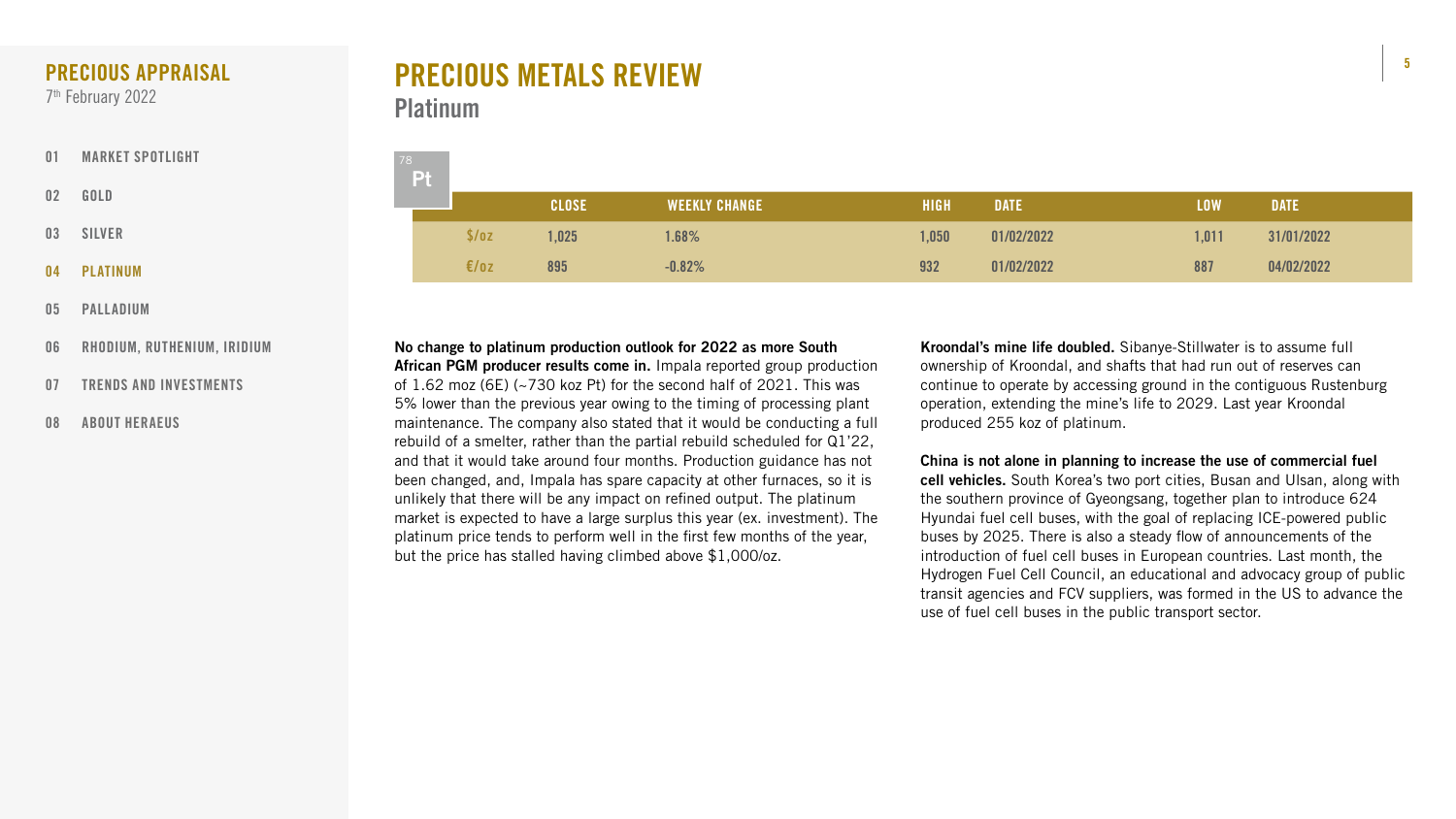



| 46 | Pd |       |              |                      |             |             |            |             |
|----|----|-------|--------------|----------------------|-------------|-------------|------------|-------------|
|    |    |       | <b>CLOSE</b> | <b>WEEKLY CHANGE</b> | <b>HIGH</b> | <b>DATE</b> | <b>LOW</b> | <b>DATE</b> |
|    |    | \$/oz | 2,301        | $-3.13%$             | 2,454       | 31/01/2022  | 2,281      | 04/02/2022  |
|    |    | E/oz  | 2,009        | $-5.49%$             | 2,187       | 31/01/2022  | 1,997      | 04/02/2022  |

Palladium auto demand might hold up for longer if battery materials supply tightens. US auto companies are investing heavily in the domestic manufacture of electric cars and pickup trucks as well as the lithium-ion batteries that they need. General Motors last week revealed a \$6.6 bn spend in two plants in Michigan, following similar projects announced by Ford in Kentucky and Tennessee in 2021. However, relatively little money is being invested in the US to mine and fabricate the raw materials such as lithium, nickel and the intermediate products made from them. Chinese players currently dominate the market in these areas, which could be a problem for BEV supply if global demand for battery materials should tighten or if trade friction were to increase, as the lead time to develop a new mine is typically a long one. In these circumstances, any slackening of growth in BEV production could extend the life expectancy of internal combustion-powered vehicles, and the demand for palladium to go with them.

Palladium prices reached a five-month high last week. The spot price on 31 January reached \$2,454/oz before pulling back to \$2,300/oz, still powerfully supported by the threat of a Russian invasion of Ukraine and the potential impact of any sanctions imposed on Russia as a result. Lease rates have also moved modestly higher. The price could remain elevated for as long as the present crisis persists.

# PRECIOUS METALS REVIEW Palladium

- [01](#page-1-0) [MARKET SPOTLIGHT](#page-1-0)
- 02 [GOLD](#page-2-0)
- 03 [SILVER](#page-3-0)
- 04 [PLATINUM](#page-4-0)
- 05 PALLADIUM
- 06 [RHODIUM, RUTHENIUM, IRIDIUM](#page-6-0)
- 07 [TRENDS AND INVESTMENTS](#page-7-0)
- 08 [ABOUT HERAEUS](#page-8-0)

# <span id="page-5-0"></span>PRECIOUS APPRAISAL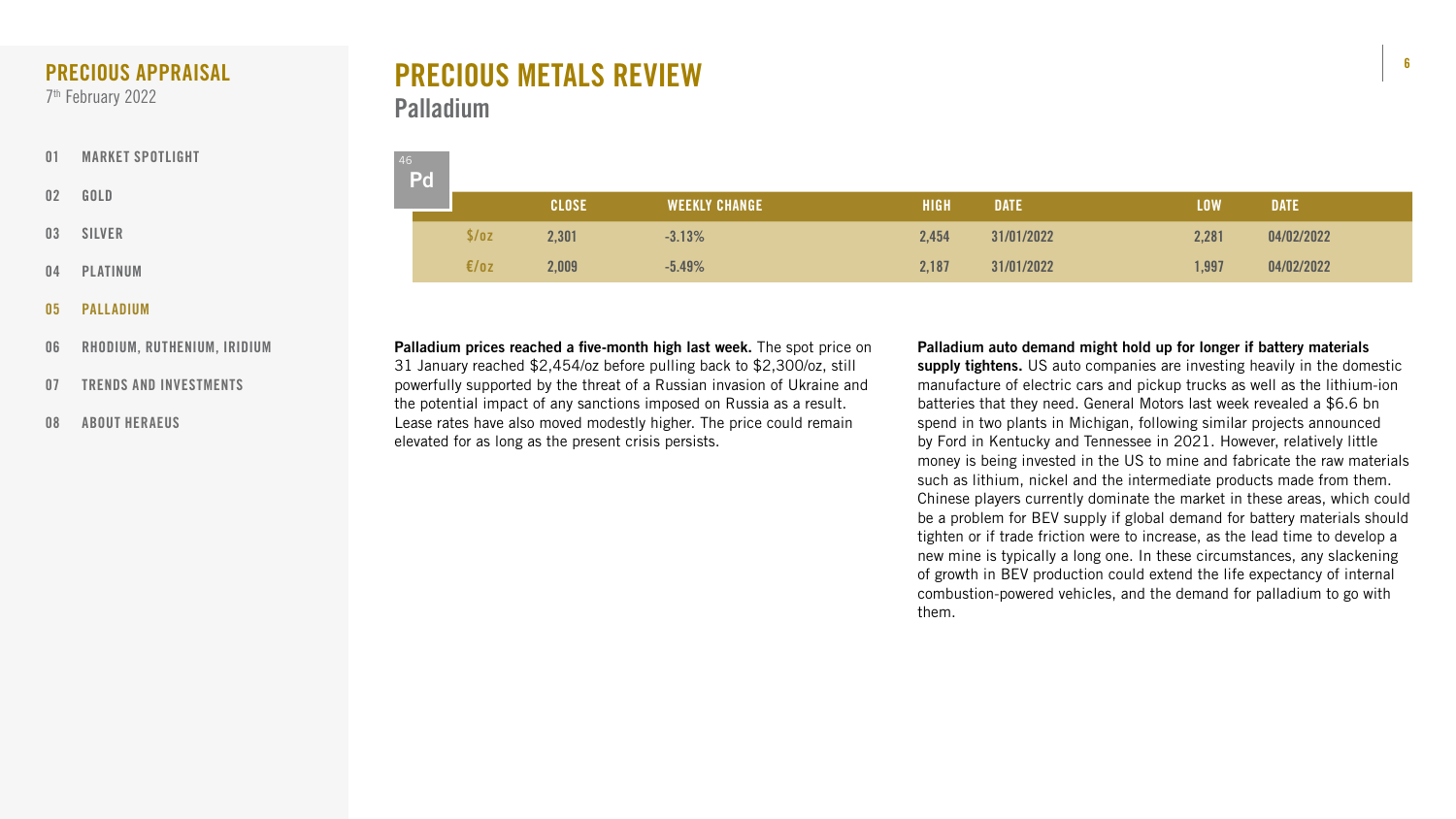7





| <b>RHODIUM</b> | RUTHENIUM | <b>IRIDIUM</b> |
|----------------|-----------|----------------|
| $518,250$ /oz  | \$575/oz  | \$4,200/oz     |
| $$18,300$ /oz  | \$575/oz  | $$4,150$ /oz   |

# PRECIOUS METALS REVIEW Rhodium, Ruthenium, Iridium

Impala's smelter rebuild is unlikely to impact the rhodium market. There is sufficient spare processing capacity and, even if there were to be a stock build in the short term, that stock would be processed over the next few months, so for the calendar year there is likely to be no impact.

The small PGM prices diverged last week as iridium moved higher and rhodium slipped back slightly, while ruthenium held steady.





PEM electrolyser installations continue to provide incremental iridium demand. Ammonia producer Yara has signed a contract with Linde Engineering for construction and delivery of a green hydrogen demonstration plant at Yara's ammonia production facility at Porsgrunn in Norway. The project will demonstrate that ammonia produced using renewable energy can reduce the amount of carbon dioxide emitted in fertiliser production. The project will use PEM technology and will be the second 24 MW PEM electrolysis plant designed and constructed by Linde Engineering; the first is now being built at the Leuna chemical complex in Germany.

- [01](#page-1-0) [MARKET SPOTLIGHT](#page-1-0)
- 02 [GOLD](#page-2-0)
- 03 [SILVER](#page-3-0)
- 04 [PLATINUM](#page-4-0)
- 05 [PALLADIUM](#page-5-0)
- 06 RHODIUM, RUTHENIUM, IRIDIUM
- 07 [TRENDS AND INVESTMENTS](#page-7-0)
- 08 [ABOUT HERAEUS](#page-8-0)

# <span id="page-6-0"></span>PRECIOUS APPRAISAL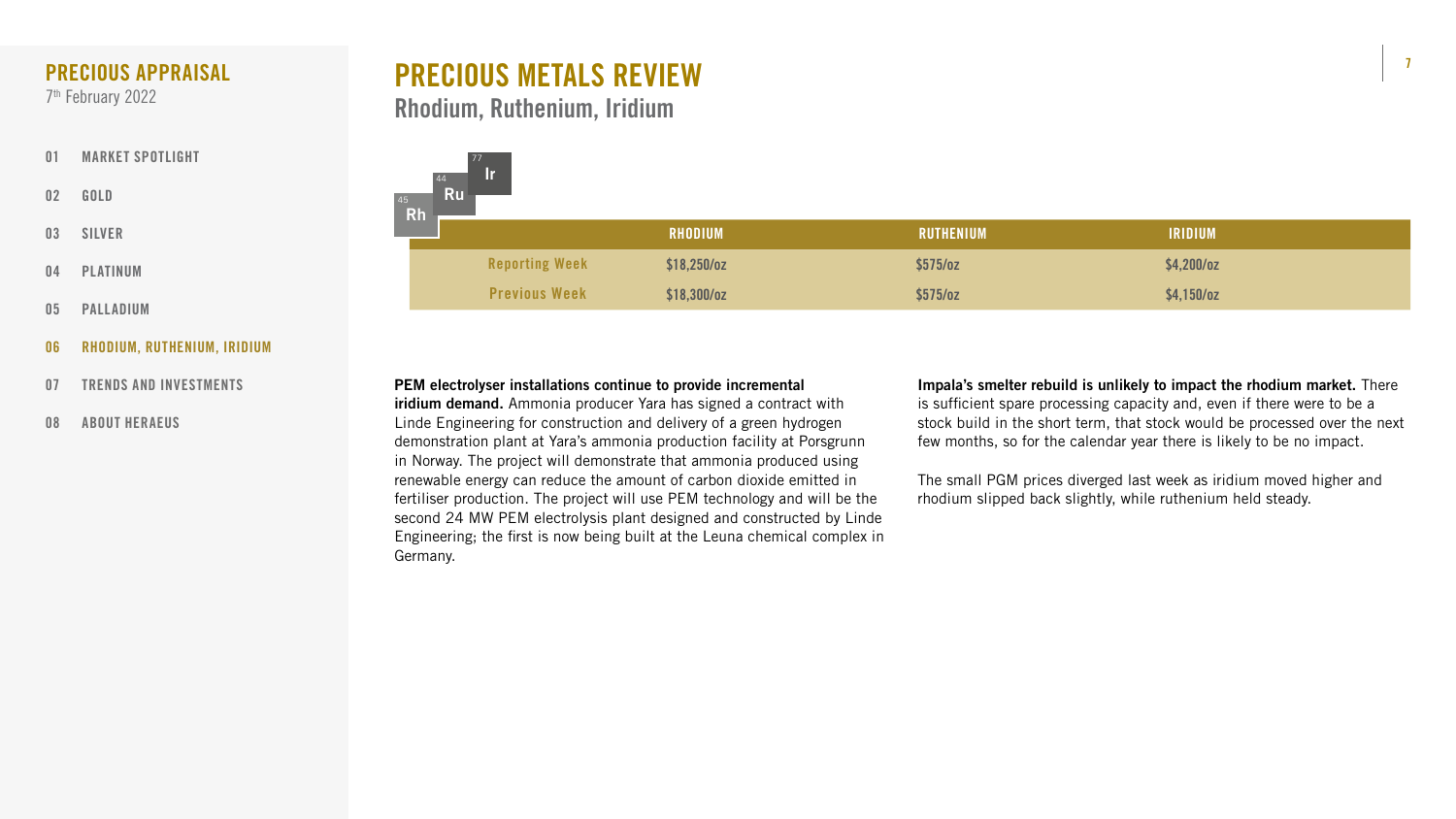





- [01](#page-1-0) [MARKET SPOTLIGHT](#page-1-0)
- 02 [GOLD](#page-2-0)
- 03 [SILVER](#page-3-0)
- 04 [PLATINUM](#page-4-0)
- 05 [PALLADIUM](#page-5-0)
- 06 [RHODIUM, RUTHENIUM, IRIDIUM](#page-6-0)
- 07 TRENDS AND INVESTMENTS
- 08 [ABOUT HERAEUS](#page-8-0)

### <span id="page-7-0"></span>PRECIOUS APPRAISAL